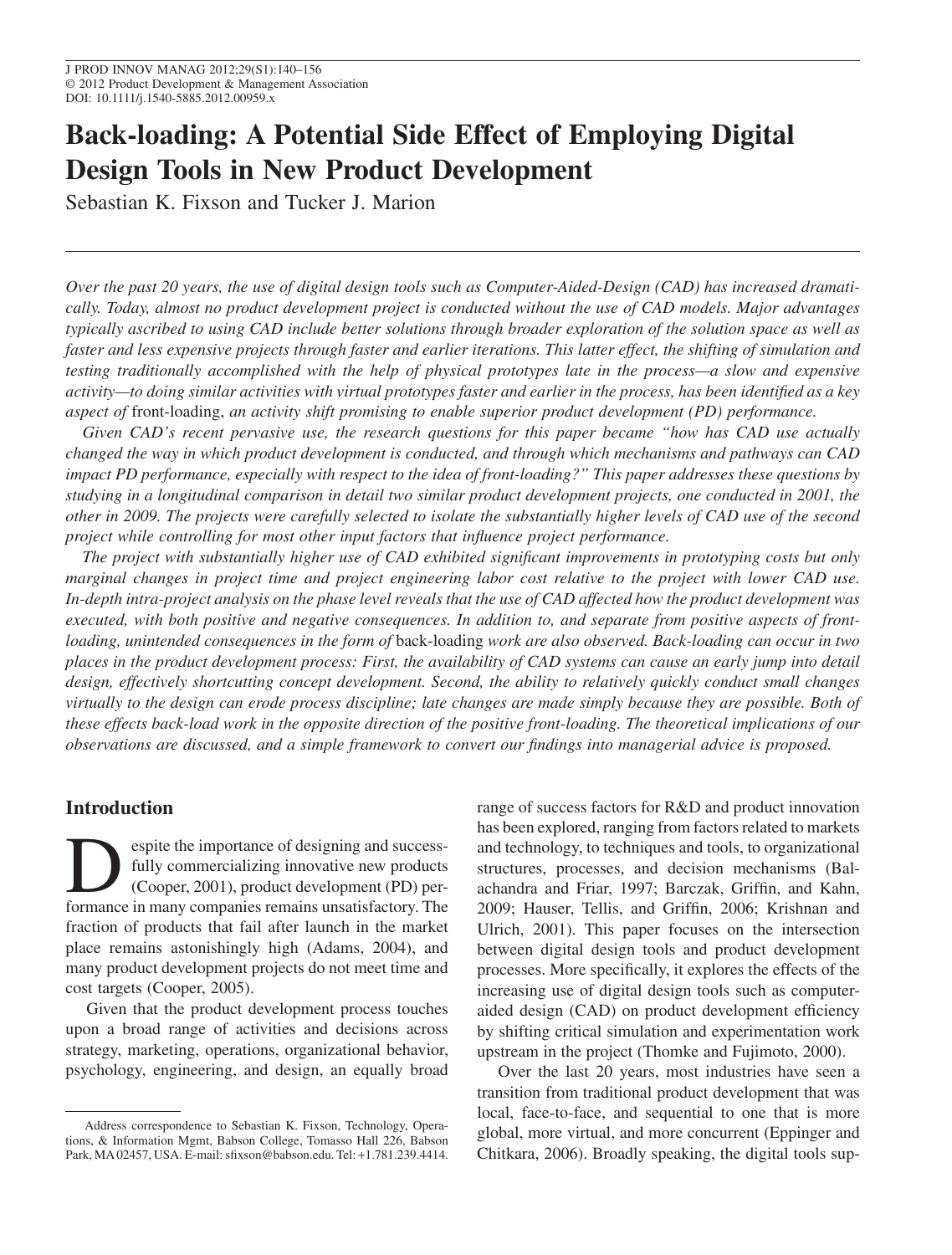porting these changes include less expensive and userfriendlier CAD packages (e.g., Solidworks<sup>1</sup>), pervasively used electronic mail (e-mail), rapid prototyping technologies, and new communication tools such as Internetbased video conferencing (e.g., Skype). The predominant presumption is that these new tools have revolutionized product development in terms of efficiency, allowing designs to be iterated, vetted, tested, and transmitted extremely quickly—saving time and cost before product launch. However, in the reality of modern day product development, this relationship is not always clear-cut, and recent research suggests that the detailed, daily activities of engineers designing products virtually, i.e., the hours spent building CAD models and running virtual design iterations, can themselves be costly: These virtual design rounds can account for 75% of total project development cost (Marion and Simpson, 2009).

To investigate how increasing use of a major digital design tool, CAD, can impact PD performance; this study explores in detail two product development projects that exhibit different levels of CAD use. Both qualitative and quantitative data are collected and analyzed on a micro level in order to study the mechanisms through which CAD use may make one product development process superior to another. The specific focus of this investiga-

<sup>1</sup> Solidworks (http://www.solidworks.com), founded in 1995, today sells one of the most widely used CAD packages.

#### **BIOGRAPHICAL SKETCHES**

Dr. Sebastian K. Fixson is Assistant Professor of Technology and Operations Management at Babson College. He holds the degree of Diplom-Ingenieur (M.Sc.) in mechanical engineering from the University of Karlsruhe, Germany, and a Ph.D. in Technology, Management, and Policy from MIT. He conducts research and consults on various aspects of innovation, ranging from product architecture analyses concerning modularity and commonality, to process improvements in product development via better use of tools and design practices. His work has appeared in books and journals including *Journal of Operations Management, IEEE Transactions on Engineering Management, Creativity and Innovation Management, International Journal of Automotive Technology and Management, Research Policy, Technological Forecasting and Social Change*, and others.

Dr. Tucker J. Marion is Assistant Professor in Northeastern University's College of Business, School of Technological Entrepreneurship. Dr. Marion's research is concentrated on product development, innovation, and entrepreneurship. He has held product development and manufacturing positions at large firms and has also started or cofounded several start-ups. He is a graduate of Mechanical Engineering from Bucknell University, holds a master's degree from the University of Pennsylvania and Wharton School in Technology Management, and a Ph.D. in Industrial Engineering from Penn State. His work has appeared in *Journal of Product Innovation Management, Design Studies, Research-Technology Management*, and *International Journal of Production Research*.

tion is how the increased CAD use can impact the product development process itself, and how it in turn can affect its outcome performance. An important finding of this study is that the increasing use of CAD can lead to interphase workload shifts with both positive and negative consequences. In addition to and separate from the advantageous results through front-loading from the back-end of the process, we also observe an unintended consequence in form of back-loading work away from the front-end of the process.

The remainder of the article is structured as follows. The next section develops the theoretical background, followed by a description of our research design. Next, micro-level data of the two projects' product development processes is provided, project performance data unpacked, and our interpretation of the observations is presented. Last, the theoretical implications are discussed, and a framework to convert our findings into managerial guidelines is developed. The concluding section provides limitations and avenues for further research.

## **Theoretical Background**

### *Product Development Performance Measures*

The success of product development efforts has been measured with a multitude of metrics. At the firm level, a wide range of PD performance measures exists that consider customer, financial, and technical dimensions. Which of these are appropriate to be used depend on a firm's business and project strategy (Griffin and Page, 1996).

On the project level, PD performance typically comprises three dimensions: product performance, development time, and development cost (Brown and Eisenhardt, 1995; Clark and Fujimoto, 1991; Reinertsen, 1997). Product performance here encompasses several performance dimensions such as innovativeness, conformance to user needs, quality, manufacturability, reliability, etc. Product development time is simply the time it takes to convert an initial idea into a sellable product; in some industries this is referred to as lead time. Finally, product development cost refers to the resources required to execute the product development project. Personnel expenses, in addition to expenditures for materials, equipment, and tools, typically dominate product development costs.

Most existing project-level research measures PD performance only once per project (e.g., Swink, Talluri, and Pandejpong, 2006; Tatikonda and Rosenthal, 2000). That is, product development projects are often assumed to be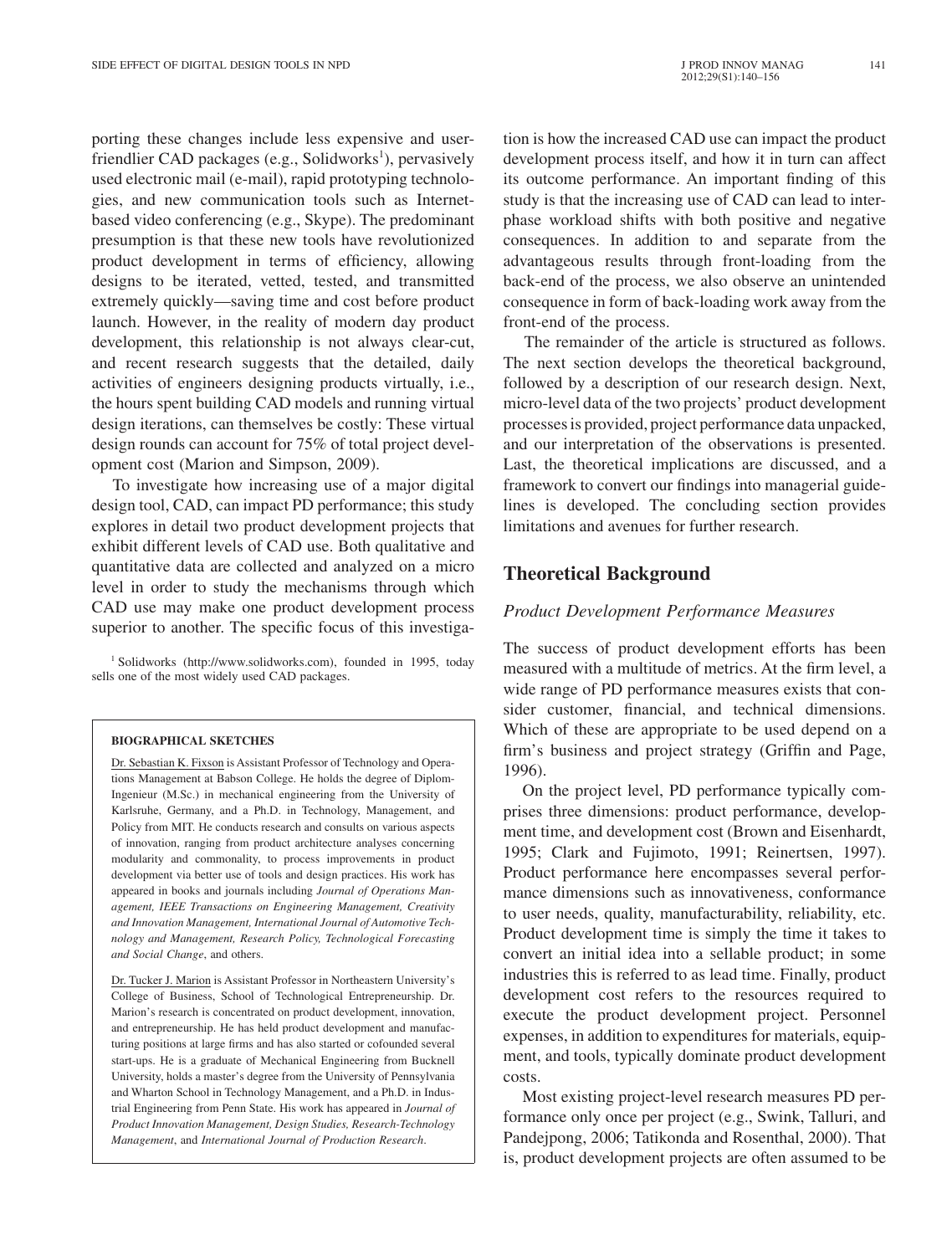internally homogeneous, i.e., potential variations of product performance, development time, and development cost across phases *inside the project* remain unconsidered. To gain additional insight in the performance driver–outcome relationships, in this paper, we further unpack performance measures beyond the project level and investigate the *within-project* performance dimensions such as cost, time, and iterations on the phase level of the product development projects.

#### *Product Development Performance Drivers*

The literature stream that has investigated the drivers of superior PD performance is vast and covers a broad set of factors, including *product, people, process*, and *tools*. For example, product characteristics such as "newness" (i.e., the product's degree of innovativeness) and "project difficulty" (sometimes approximated by product complexity) have been found to impact product development time (Griffin, 1997). Similarly, the product architecture, i.e., the way in which the product function is allocated to its components and the ways in which the interfaces are defined (Ulrich, 1995) and its multidimensional structure (Fixson, 2005) can affect PD performance. More integral product architectures can lead to cascading and iterating product development activities that prolong the product development project and make it more costly (Clarkson, Simons, and Eckert, 2004; Fixson, 2006; Mihm, Loch, and Huchzermeier, 2003).

Other studies have identified people-related factors such as team communication, team composition, and senior management support as affecting PD performance dimensions such as lead time and cost (Brown and Eisenhardt, 1995). Especially for innovation-related activities, such as product development, the use of cross-functional teams has become commonplace over the past two decades, and a substantial body of research has accompanied this development (Edmondson and Nembhard, 2009; Sethi and Sethi, 2009). Similarly, not only senior management support but also clear senior management decisions to kill underperforming projects at control points, or stage gates, have been identified as critical for superior PD performance (Cooper, 2001, 2008).

Third, the process structure of product development projects has been identified as playing a key role for PD performance. For example, representing product development projects typically as an interconnected network of tasks and activities, the modeling literature has identified several strategies to affect the performance dimensions product development cost and product development time. "Crashing," for example, attempts to shorten development lead time by compressing activities, typically by expending additional resources, or by trading off product performance and time to market (Cohen, Eliashberg, and Ho, 1996). The extent to which this approach is possible obviously depends on the degree to which work is dividable into ever smaller units. Brooks (1995) discusses the limits to this approach for software engineering. Another process change to reduce product development time has been labeled "overlapping," also termed "concurrent engineering." As the name suggests, overlapping aims at reducing overall product development time by starting an activity before its predecessor has been completed, thus executing some activities in parallel rather than sequentially. A potential downside of overlapping is the increased uncertainty under which some of the work proceeds, exhibiting a higher risk for rework. Work in the project scheduling literature has explored time–cost trade-offs between crashing and overlapping (Roemer and Ahmadi, 2004; Roemer, Ahmadi, and Wang, 2000).

A fourth set of factors is represented by advanced virtualization and simulation tools, sometimes broadly referred to as Information and Communication Technologies (ICT). In the product development context, these tools and technologies range from systems enabling CAD and computer-aided manufacturing (CAM), both recently in more realistic three-dimensional (3D) applications, to programs to simulate and test product functions (e.g., computer-aided engineering, [CAE]) and manufacturing processes (e.g., Moldflow™, which helps engineers analyze the plastic injecting molding process), to project management, workflow, and data management systems (e.g., product data management [PDM] and product life cycle management [PLM]), as well as general methods for electronic communication (e-mail, instant messaging, Wikis,<sup>2</sup> etc.) (Büyüközkan, Dereli, and Baykasoglu, 2004; Chryssolouris et al., 2009). Because of the central role that the geometric information created with CAD systems plays in product design, we focus here on the use and impact of CAD systems.

#### *CAD and Front-loading*

The previous section presented for brevity the four sets of PD performance drivers as quasi-independent. In reality, there are often interactions between them, e.g., between tool use and people, or between product and process. One of these interactions, the one between the tool "CAD"

<sup>2</sup> Wikis are Web sites that can be easily edited by multiple participants. These are increasingly used to foster collaboration between distributed development teams. Web sites such as Trac and Basecamp are examples (Marion and Schumacher, 2009).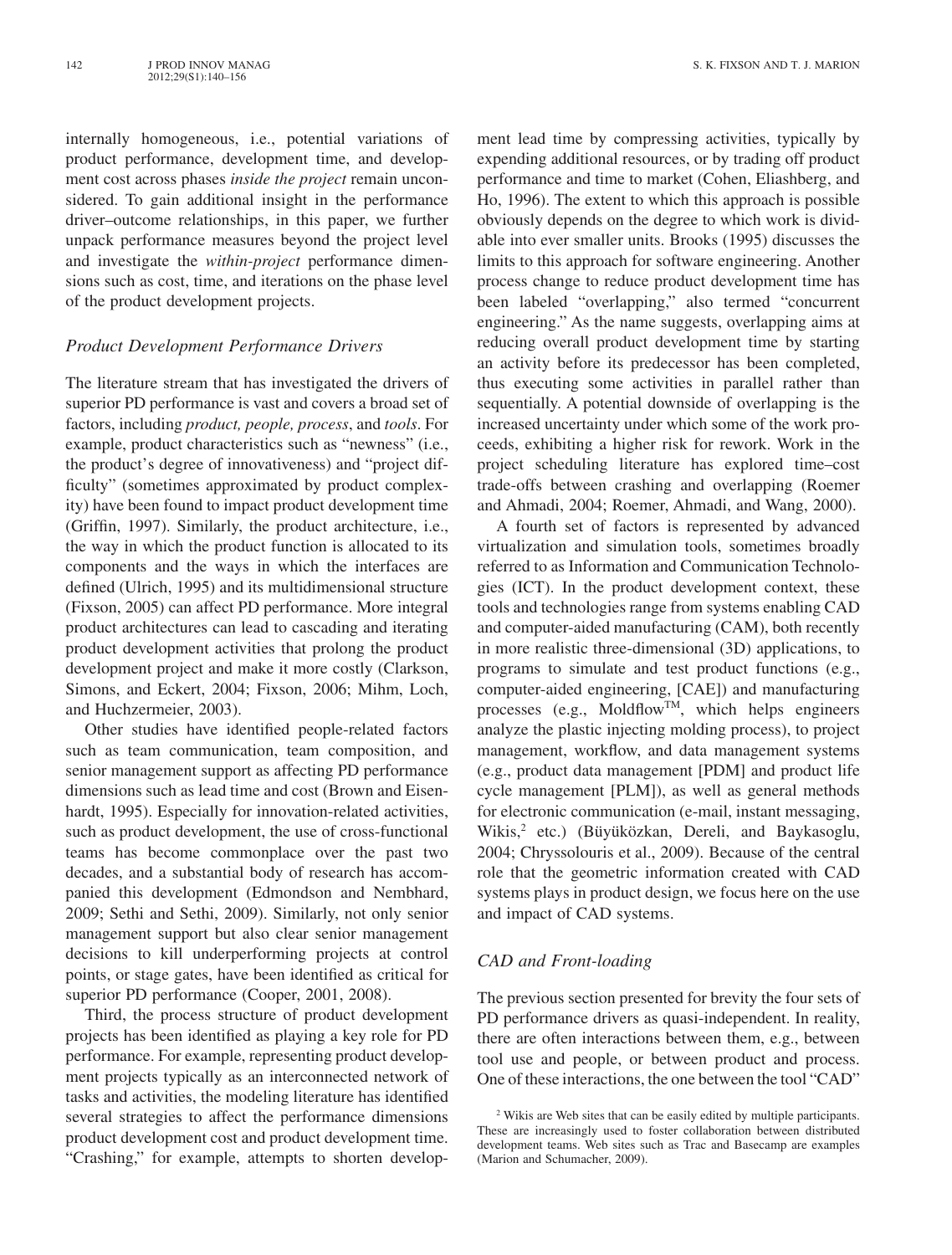and the interphase process structure is at the heart of this paper.

While the origins underlying modern CAD systems go back to the 1950s (Weisberg, 2008), substantial improvements in affordability and usability of modern CAD tools have led to their widespread use in product development only over the past 20 years. The affordability improved not so much through falling purchasing (and licensing) prices for commercial CAD packages, $3$  but rather through phenomenal increases of computing power, resulting in a decrease of the deflated price per unit computing power annually between 20% and 55% (Nordhaus, 2007). This vast improvement of computing power allows running relatively complex CAD programs today on inexpensive personal computers instead of expensive engineering workstations. In addition, the usability of the software has also improved substantially over the past two decades. Whereas early CAD programs required months-long user training and were essentially digital representations of 2D drawings (Kappel and Rubenstein, 1999), modern CAD packages employ graphical user interfaces (GUIs) that enable steep learning curves, model products directly in solid geometries, and offer a wide range of add-ons for various analysis, rendering, and visualization purposes. This combination of dramatic decrease in the price of computing power and significant increase in breadth and depth of the software programs has not only led to CAD systems being ubiquitous today in almost all product development settings, $4$  it has also been suggested to enable front-loading, "a strategy that seeks to improve development performance by shifting the identification and solving of [design] problems to earlier phases of a product development process" (Thomke and Fujimoto, 2000, p. 129). In other words, made possible through low-cost computing and sophisticated CAD applications, front-loading has been claimed to improve both effectiveness and efficiency of product development processes.<sup>5</sup>

Regarding product development effectiveness, "faster and less costly problem-solving via simulation can open new possibilities for learning and design innovation" (Thomke and Fujimoto, 2000, p. 137). This claim of virtual technologies carrying the potential for the exploration of broader solution spaces, and consequently for producing more, newer, and better solutions has also been made by Baba and Nobeoka (1998) and Becker, Salvatore, and Zirpoli (2005). Extending this line of argument, some studies suggest that the *virtualization* of knowledge-based processes not only results in new product solutions but also enables new forms of knowledge creation. For example, studying two R&D projects in the automotive industry, Vaccaro, Veloso, and Brusoni (2009) find that simulation activities enabled through modern computer programs, such as CAD systems, have resulted in collective socialization processes, directly transferring tacit knowledge into new tacit knowledge without the detour of making the knowledge explicit. In summary, front-loading via CAD systems can enable better and more innovative products, and potentially more capable organizations.

Front-loading has also been suggested to improve product development efficiency. Taking a problemsolving perspective, Thomke and Fujimoto (2000) describe product development as a sequence of problemsolving cycles. Each cycle begins "with problem recognition and goal definition and continues with an iterative process of experimental search through alternatives" that are designed, built, tested, and analyzed (Thomke and Fujimoto, 2000, p. 130). The purpose of this process of building and testing models is to identify and solve various design and manufacturing problems. Concurrent engineering, i.e., the organization of work in parallel and simultaneous flows, which also includes, according to Koufteros, Vonderembse, and Doll (2001), the use of cross-functional teams and the early involvement of constituents, is suggested to support finding and solving these problems early. There are two reasons for why solving problems early is better than late. First, if product development is understood as a series of problem-solving activities of often interconnected problems, then the degree of freedom for each problem-solving process decreases with the number of decisions already made. In other words, problems addressed early face fewer constraints by the solutions already generated for other problems in the project. Second, problems late in the PD process often involve prototypes and tests with higher degree of fidelity, i.e., they are more expensive to solve on a per experiment basis. The promise of CAD tools is the acceleration of problem-solving activities by increasing the rate (and lowering the unit cost) of individual iterations, and by shifting some of these prototype tests and simulations from the physical to the virtual world (Thomke and Fujimoto, 2000). For example, a stress analysis of a component conducted with the help of a virtual model may help to identify and remedy a potential functional problem of the product, an activity that tends

<sup>&</sup>lt;sup>3</sup> In 2009, purchasing prices for single-seat entry-level CAD packages ranged from \$1000 to \$5000, often associated with an annual maintenance fees between \$500 and \$1000 (Johnson, 2009).

<sup>&</sup>lt;sup>4</sup> "In very simple terms, virtually no product, building, electronic component or system or factory is designed today in a developed country without the use of this technology" (Weisberg, 2008).

<sup>&</sup>lt;sup>5</sup> In addition to "rapid problem solving using advanced technologies and methods," Thomke and Fujimoto list as a second element of frontloading "project-to-project knowledge transfer," i.e., to avoid renewed solving of some of the same problems as during the last project.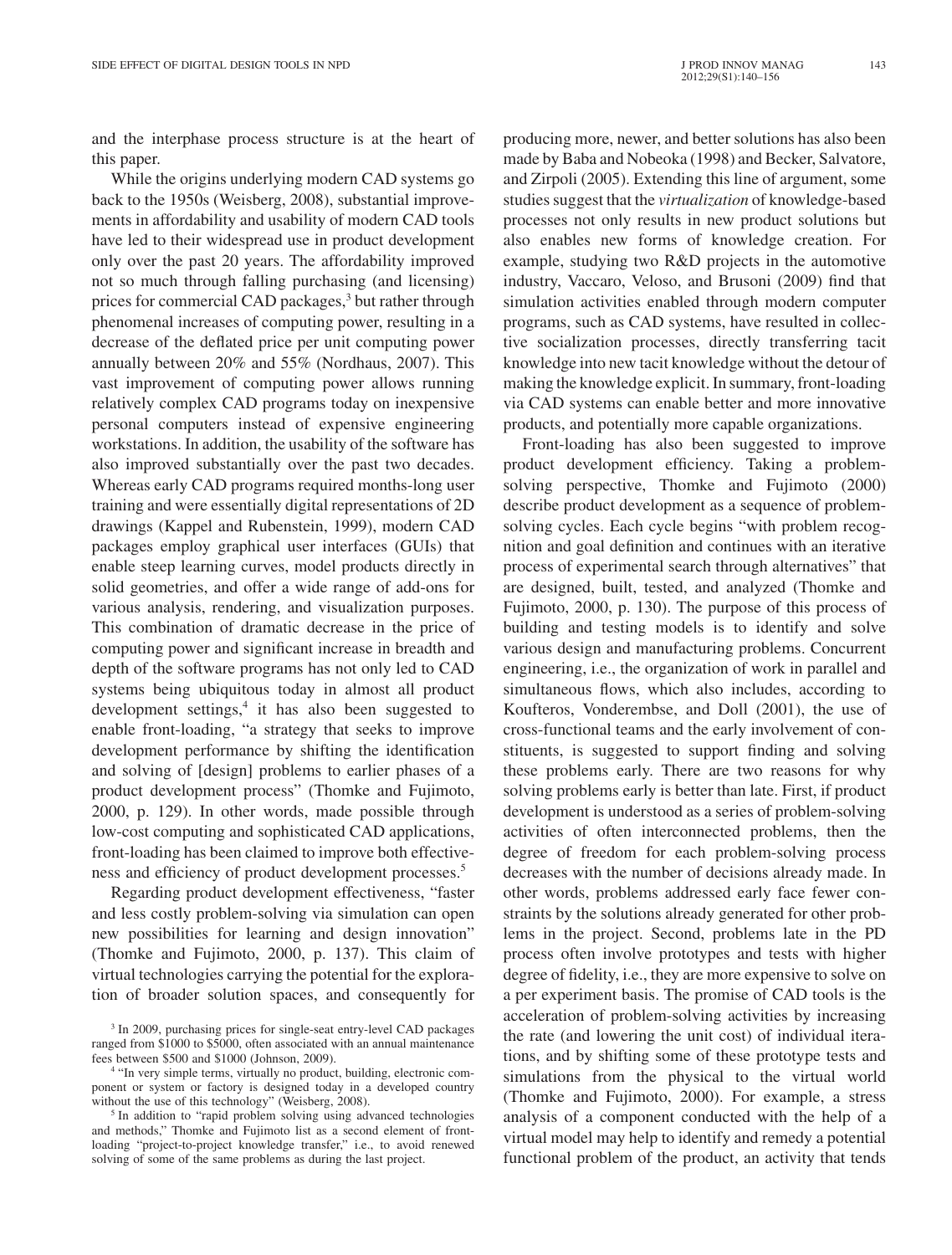to be more expensive when conducted with physical prototypes. Similarly, a virtual manufacturing analysis using the CAD model may help reduce the probability for expensive rework of manufacturing tools. In sum, CAD systems are expected to allow front-loading the problemsolving process and thus reduce some of the late and expensive problem-solving activities. The expected performance consequences are lower total project cost and shorter total project duration. Thomke and Fujimoto (2000) conceptualize this effect as depicted in Figure 1.

# *Research Questions*

Given the broad diffusion of digital design tools such as CAD in many industries in recent years, and the strong enabling effect for front-loading associated with these tools (Thomke and Fujimoto, 2000), the research questions for this paper became the following:

- 1. Has CAD changed the way in which product development projects are actually executed?
- 2. How does increased CAD use affect PD performance? And more specifically, what are the mechanisms and pathways through which CAD use impacts PD performance, especially with respect to the idea of front-loading?

# **Methods and Data**

## *Research Design: A Comparative Case Study*

To explore in detail how increased levels of CAD tool use can change work processes and affect PD performance, a

longitudinal perspective is taken, and two carefully selected product development projects are compared in detail. This careful selection and detailed study of a small number of cases to isolate the effects of interest has been suggested as useful for this type of exploratory research (Yin, 1994), following the idea of theoretical sampling rather than statistical sampling (Eisenhardt, 1989). The longitudinal aspect in particular has been called for in studies on work systems (Sinha and Van de Ven, 2005). The limitations of small-*n* studies notwithstanding, other research has successfully employed this research approach in studying various aspects of product development such as designing visual recognition for a company's brand (Karjalainen and Snelders, 2009), interpersonal cohesiveness in NPD teams (Brockman, Rawlston, Jones, and Halstead, 2010), and product introduction lead times (Mabert, Muth, and Schmenner, 1992). Similar to those studies, we focus on the in-depth details of a few projects, given our research interest in the mechanisms at work *inside* of product development projects.

The following logic guided the careful selection of two product development projects for this comparative study. First, it was important that the two cases differed substantially on our "independent variable," i.e., CAD use. The two selected product development projects were executed eight years apart, one in 2001 (project A), the other in 2009 (project B), and the latter made substantial more use of CAD than the former. Second, an attempt was made to control as much as possible for other variables regarding product and organizational structure. Both projects focused on consumer goods, specifically multiparts hand tools (U.S. Industry Classification Code 3423), and



**Figure 1. Conceptualization of Front-loading by Thomke and Fujimoto (2000)**

Problem-solving cycles with (a) a single high-fidelity (h-f) mode and no project-to-project knowledge transfer; and (b) two modes (l-f and h-f) with knowledge transfer (for simplicity, trajectories are shown to be linear).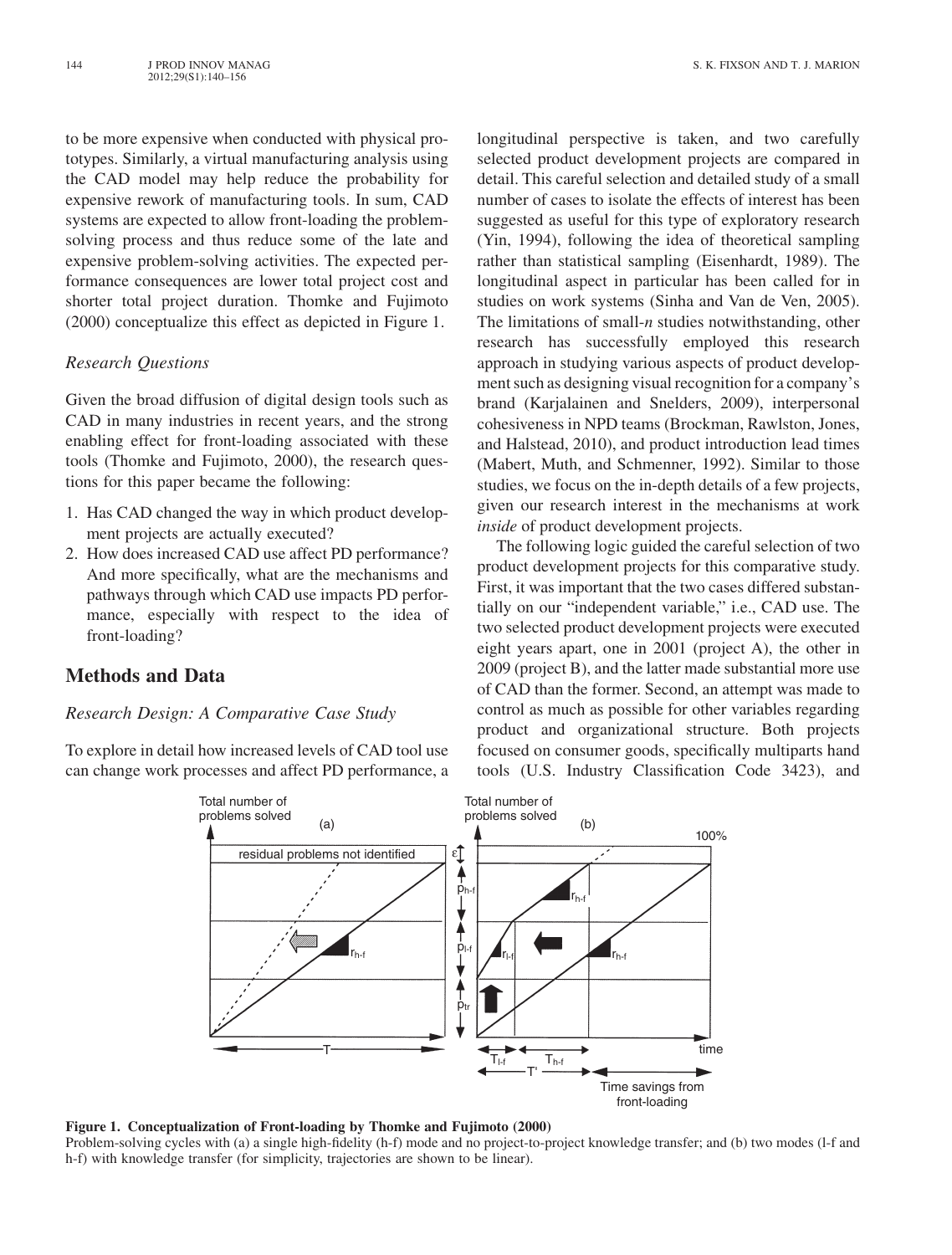across the two cases the customer needs, and product specifications were nearly identical. For an example of a product of comparable complexity, an office stapler, see Marion and Simpson (2009). Consumer products of limited technical complexity were deliberately chosen for two reasons. One reason is that these types of products best correlate with existing NPD research regarding predevelopment market planning and user-centered design (Cagan and Vogel, 2002; Cooper, 2001; Norman, 2002). Thus, the selected cases are a good representation for typical consumer products, products which must have a good value proposition by meeting or exceeding customer expectations in terms of design and functionality (Marion and Meyer, 2011). The other reason for choosing products with limited complexity is that it enabled us to compile comprehensive data sets of both projects to develop a deep understanding of their inner workings. In addition to the product similarity, both projects were also executed in similar organizational set-ups: Both products were designed and manufactured in the United States, and both were sold in retail outlets primarily in the United States. Both products have been marketed by the same firm, working on similar projects for the past 10 years. In addition to the focal firm, both projects involved an external design firm and multiple external specialists. The design firm is itself a small company, focused on usercentered design, and works primarily with small and early-stage firms. Both project teams had similar levels of experience, and both development projects were run by the same project manager. Finally, the second case, relative to the first, does not show the overall project performance improvement on the project level that was anticipated through the increased use of CAD. This makes the selected case combination somewhat of an anomaly, a recommended starting point for exploring phenomena of interest (Carlile and Christensen, 2005; Eisenhardt, 1989).

#### *Data Collection*

For both projects, quantitative and qualitative data were collected, on both project and phase levels. Collected data included archival data such as cost and time data, e-mails, Wiki entries, CAD models, notes on phone calls, design iterations, prototypes built, and tooling development, as well as interview data on motivation, skills, and decisionmaking rationales of the product development teams.<sup>6</sup>

# **Unpacking the Black Box: Inside of Two Product Development Projects**

## *Performance Comparison*

To explore potential effects increased CAD usage may have on PD performance, the project comparison begins with a look at project-level performance data. Since both selected projects exhibit similar levels of product performance (e.g., manufacturability, durability, and functional performance), $\lambda$  the focus of the analysis is placed on the performance measures PD cost and PD time. PD cost is broken into the cost for engineering labor, for prototypes, and for production tooling. To measure PD time, both engineering person-hours and schedule time, i.e., duration in project weeks, are considered. Note that while the two measures person-hours and schedule time highly correlate, they are not identical, because in both our settings, the team members did not spend 100% of their time working on these projects, a situation not unusual for distributed development teams. On the project level, project B outperforms project A with respect to total PD cost (\$100k versus \$150k, both in 2009 dollars), whereas both projects exhibit similar performance levels with respect to PD time. Total development hours (which include for both projects hours worked by team members and manufacturing vendors) for project A were 1066, and 1150 for project B. Similarly, project A was completed in 28 weeks, project B in 31 weeks.

To better understand these results, and in particular the absence of significant superior project-level PD performance of project B with respect to PD time due to higher level of CAD usage, the next step unpacks the performance data down to the phase level. Figures 2 and 3 compare phase-level costs and time of both projects. Figure 3 also shows communication frequency profiles as an additional proxy for management attention that each project required.<sup>8</sup>

A detailed look at the individual costs shows that the cost differential between the two projects originates from production tooling and prototyping, but not from engineering labor. The substantial difference in production tooling cost is primarily driven by two factors outside of the actual project: First, the financial arrangements for

<sup>6</sup> We could access this level of detailed data since one of the authors was actively involved in PD activities in both projects.

<sup>7</sup> There is one caveat to this statement: Reliable sales data for product B are not yet available, i.e., product B's ultimate market performance relative to product A's is as of yet unknown.

<sup>&</sup>lt;sup>8</sup> It is instructive to compare the communication frequency profiles across the two projects to understand which phases required substantial management attention. However, direct comparisons of absolute numbers are difficult as the mode of communication (phone, e-mail, Wikis, etc.) has changed between the two projects.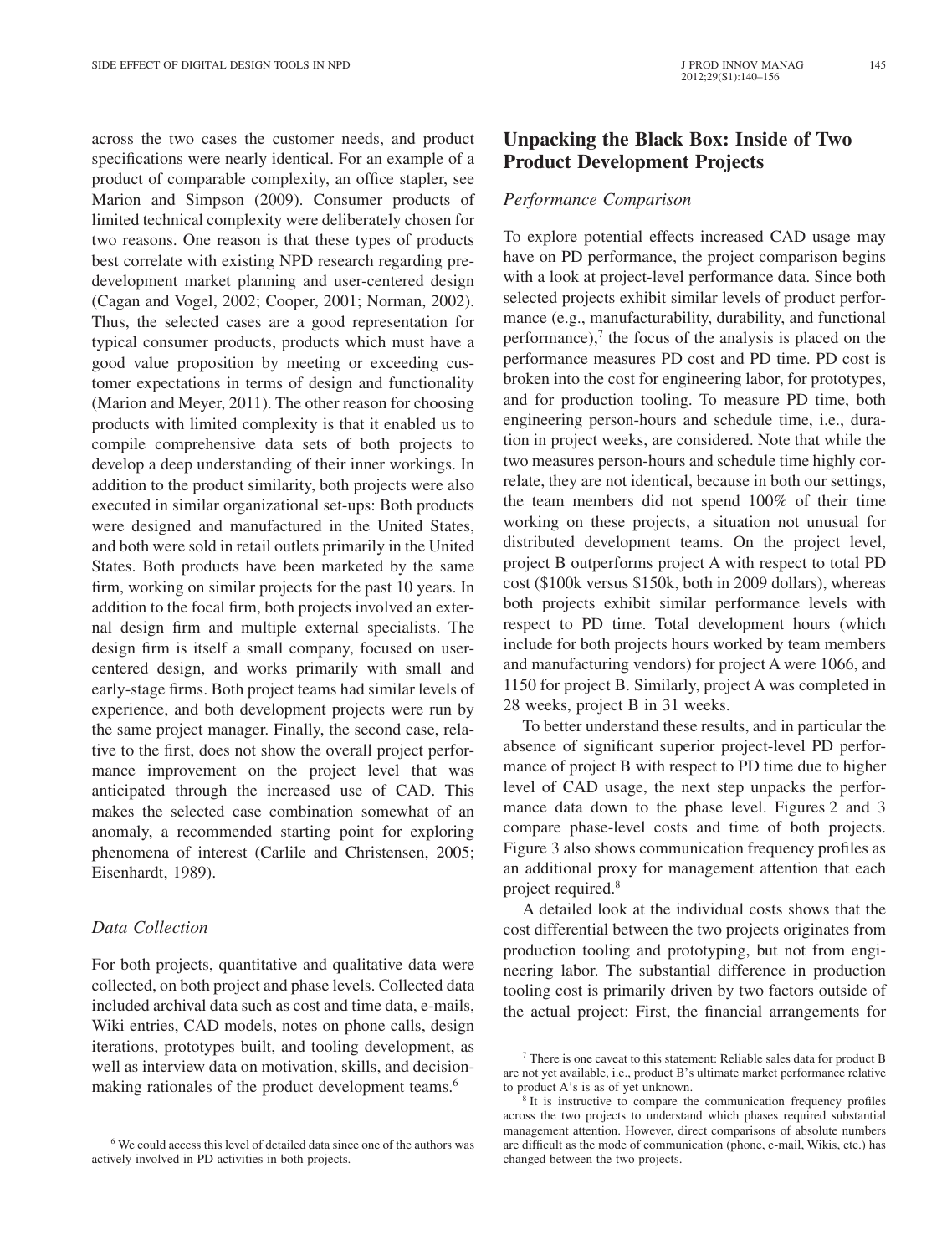

**Figure 2. Phase-level PD Performance Comparison for PD Cost (in 2009 Dollars)**



**Figure 3. Phase-level PD Performance Comparison for PD Time**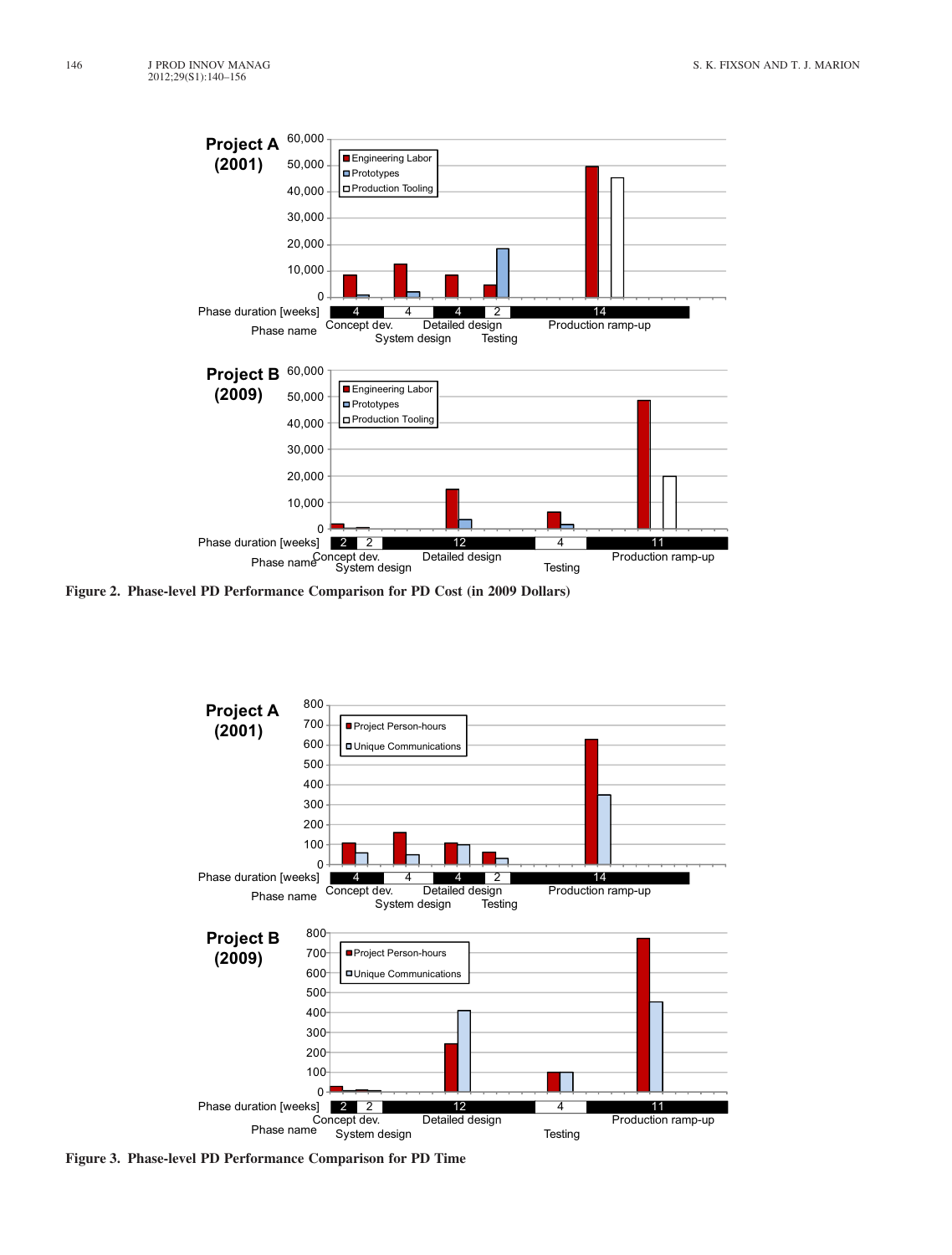timing and size of payments differed significantly, and second, the downturn economy in 2009 resulted in a far more competitive environment for the tool maker. On the other hand, the savings in prototyping costs for project B are a clear result of the advancements of rapid prototyping technologies, in association with more capable CAD systems. Finally, cost profiles due to engineering labor of both projects are dominated by high expenditures in the production ramp-up phase. This is due to the number of person-hours handled by the team completing engineering design changes and the manufacturer developing production tooling and associated modifications.

Direct comparison of the phase-level data of the two projects allows several interesting observations. First, while project-level performance data for engineering hours (and PD time) across the two projects are similar, the two projects exhibit different interphase distributions of labor and time spent. Second, during the last project phase, production ramp-up, project B spent more engineering person-hours (770) than project A (630). This high level of PD engineering labor effort for project B is surprising as the idea of front-loaded problem solving via CAD use is that it leads to problem solving earlier in the process so that more expensive problem solving later in the project is reduced or even eliminated. Third, project B does exhibit, as expected, a higher level of person-hours during detailed design phase due to extensive CAD use, but this expenditure apparently did not lead to less work and better efficiencies in the production ramp-up phase. To search for an explanation for these unexpected observations, the process details are unpacked below, comparing both projects using as a baseline a generic product development process (Ulrich and Eppinger, 2008) which includes five phases: (1) concept development, (2) system design, (3) detailed design, (4) testing, and (5) production ramp-up (Table 1). To map out specific tasks during these phases, the Continuum<sup>9</sup> development process, which denotes specific tasks and deliverables by phase (Marion, 2009), was used.

#### *Process Comparison*

*Planning and concept development.* Project A commenced in early 2001. The project team included a dedicated project manager, a CAD engineer, a mechanical engineer, and an industrial designer. The project team was distributed, and all project items were communicated through methods predominant at the time (e-mail, phone, and fax). The project team spoke to several users, and did competitive research through store visits and teardowns of competitive products to gain a better understanding of product specifications, market price points, and functionality. From this research, lists of customer needs and product attributes were developed and vetted by the development team, and ultimately condensed into a short punch list of target specifications. Based on this list, the industrial designer developed over a dozen hand-drawn product sketches to ideate and explore different solutions. These sketches were evaluated by the project team and down selected to three leading concepts, which were ultimately reduced to a winning concept. Concurrently with the hand-sketched concept, two wooden models were fabricated to test size and rudimentary functionality of the design. The development team felt mock-ups were the most efficient way to gauge user feedback on size and ease of use.

Project B started in early 2009. The project team included a dedicated project manager (who also acted as the mechanical engineer), a CAD engineer, and an industrial designer. The project team was also distributed and communicated primarily through phone, e-mail, and a Wiki. A dedicated project Wiki was created to foster team communication and the sharing of files. The distributed team did not meet in person often—but did meet three times at critical decision points. The project team did not speak directly to users, but did do competitive research via Internet searches on competitive products and pricing. Competitive products were also purchased to evaluate materials, functionality, and pricing. As with Project A, lists of customer needs and product attributes were developed and vetted by the development team, and ultimately condensed into a short punch list of target specifications. From these specifications, the industrial designer developed three hand-drawn product sketches. These sketches were reduced to one leading concept based upon the team's assessment of its ability to meet customer needs and product attributes. The leading concept was then translated into Adobe Illustrator (Adobe Systems Incorporated, Palo Alto, CA) a digital illustration program, to ease the transition to CAD. As opposed to project A, models were not developed to test functionality with the exception of one foam mock-up to validate the ergonomics of a new handle design. Project B spent only half the schedule time, and less than 30% of the cost on this phase compared to project A.

*System-level design.* For project A, the team spent significant time thinking about the product architecture

<sup>9</sup> Continuum (http://www.dcontinuum.com) is a world-leading design and innovation firm headquartered in Boston, MA.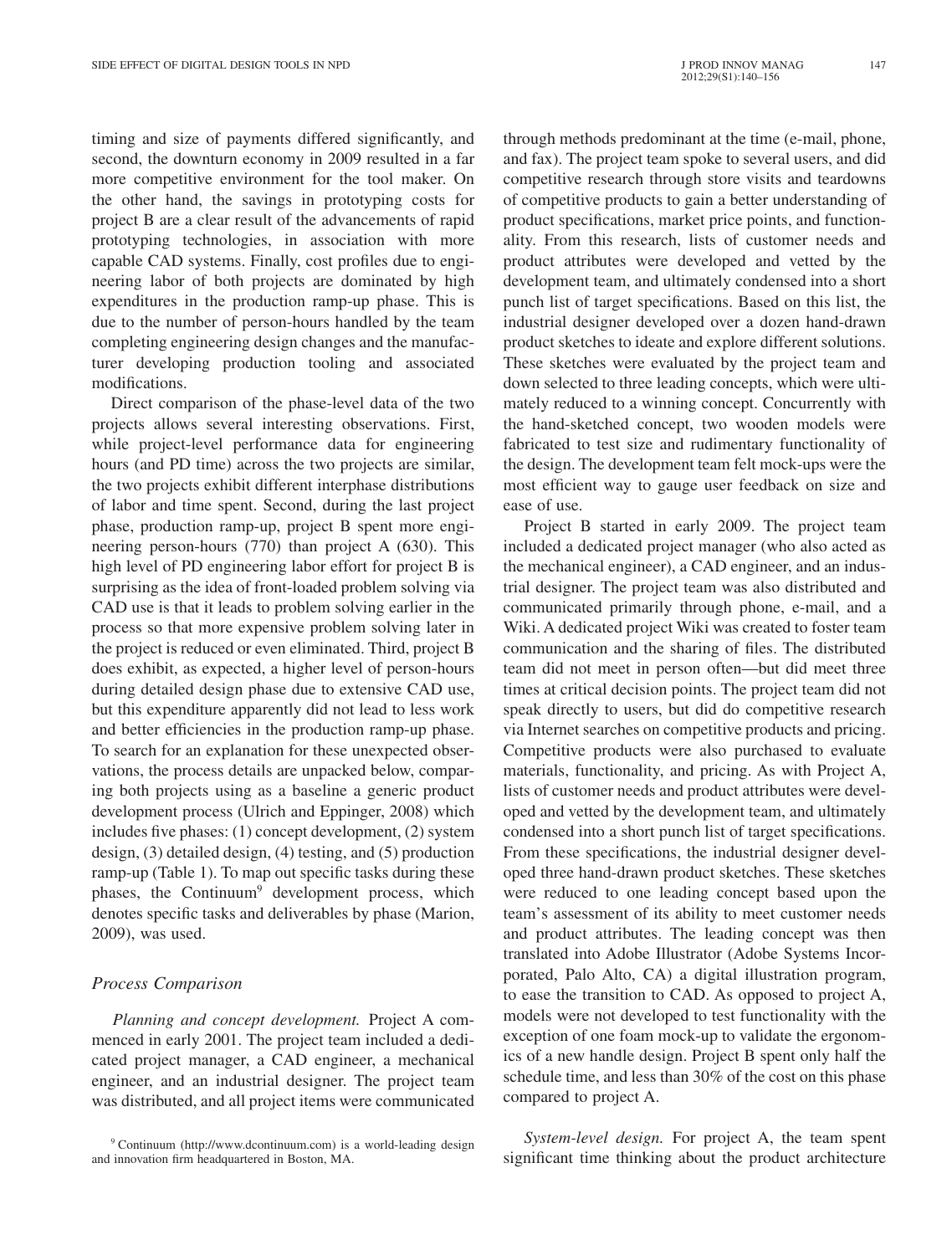| Phase                               | Task/Tool                    | Project A                                              | Project B                                              |
|-------------------------------------|------------------------------|--------------------------------------------------------|--------------------------------------------------------|
| Planning and concept<br>development | User research                | Limited discussions with potential<br>users            | No discussions with potential users                    |
|                                     | Competitive analysis         | Competition purchased, segmented,<br>and analyzed      | Competition segmented, not reviewed                    |
|                                     | Attribute definition         | List of customer needs and<br>specifications developed | List of customer needs and<br>specifications developed |
|                                     | Industrial design sketches   | 17 paper-based concepts developed                      | 3 paper-based concepts developed                       |
|                                     | Digital industrial design    | Digital industrial design not used                     | Digital design rendering used                          |
| System-level design                 | Architecture definition      | Product architecture defined                           | Product architecture defined                           |
|                                     | Component layout             | Rough layout of components sketched                    | Rough layout of components not<br>sketched             |
|                                     | Rough mock-ups               | 3 rough mock-ups developed                             | 1 foam mock-up developed                               |
| Detailed design                     | Scale drawings               | Scale drawings used for all parts                      | Scale drawings used on 1 part                          |
|                                     | Computer-aided-design        | Product designed in SolidEdge                          | Product designed in Solidworks                         |
|                                     | Realistic renderings         | No realistic renderings produced                       | Multiple renderings produced                           |
|                                     | CAD-based prototypes         | 3 CAD-based SLA's produced                             | 5 CAD-based SLA's produced                             |
|                                     | Breadboard test              | Testing on rough working model<br>performed            | No test performed on rough working<br>model            |
|                                     | Analysis tools (FEA)         | FEA used to analyze critical areas                     | FEA used to analyze critical areas                     |
|                                     | System integration           | Not applicable                                         | Not applicable                                         |
|                                     | Prototype testing            | Tests performed on CAD-based<br>prototypes             | Tests performed on CAD-based<br>prototypes             |
| Test and refine                     | Design refinement/iterations | 1 design change after prototype<br>testing             | 6 design changes after prototype<br>iterations         |
|                                     | Vendor selection             | Manufacturer selected during<br>development            | Manufacturer selected during<br>development            |
|                                     | Bill-of-material generation  | Bill-of-materials generated to verify<br>cost targets  | Bill-of-materials generated to verify<br>cost targets  |
| Production ramp-up                  | Tooling development          | 10 weeks                                               | 7 weeks                                                |
|                                     | Tooling debug                | Tooling needed revision after first<br>article         | Tooling needed revision after first<br>article         |
|                                     | First article assessment     | First article assessed per attributes                  | First article assessed per attributes                  |
|                                     | Product refinement           | Product needed refinement based on<br>analysis         | Product needed refinement based on<br>analysis         |
|                                     | Iterations                   | 3 tooling and testing iterations<br>performed          | 10 tooling and design iterations<br>performed          |
|                                     | Preproduction                | 14 weeks from tooling start to<br>production           | 11 weeks from tooling start to<br>production           |
|                                     | Testing and evaluation       | 4 weeks testing and evaluation of<br>production units  | 4 weeks testing and evaluation of<br>production units  |

#### **Table 1. Detailed PD Activity Comparison between Project A and Project B**

CAD, computer-aided design; FEA, finite-element analysis; SLA, Stereolithography Apparatus.

and how to reduce the number of components from the winning concept sketch to strive for lower manufacturing costs. Integral to this process was the industrial designer, who produced a series of detailed hand drawings noting connection points, important design features, and aesthetic callouts. From these drawings, another more accurate prototype made of hand-machined plastic was constructed. This conceptual and system-level design work was conducted without CAD.

For project B, the team communicated infrequently through e-mail and Wiki postings on the issue of product architecture. Apart from the foam mock-up that was produced to gauge effectiveness of a new handle shape, little engineering effort was focused on systemlevel design, as the team of project B was confident to do this work directly in CAD. In direct comparison, team person-hours of project A during system-level design surpassed project B's by a factor of 16, primarily due to the effort spent on creating detailed drawings to be used to prepare the scale drawings during detailed design. Project A's schedule time was twice that of project B's.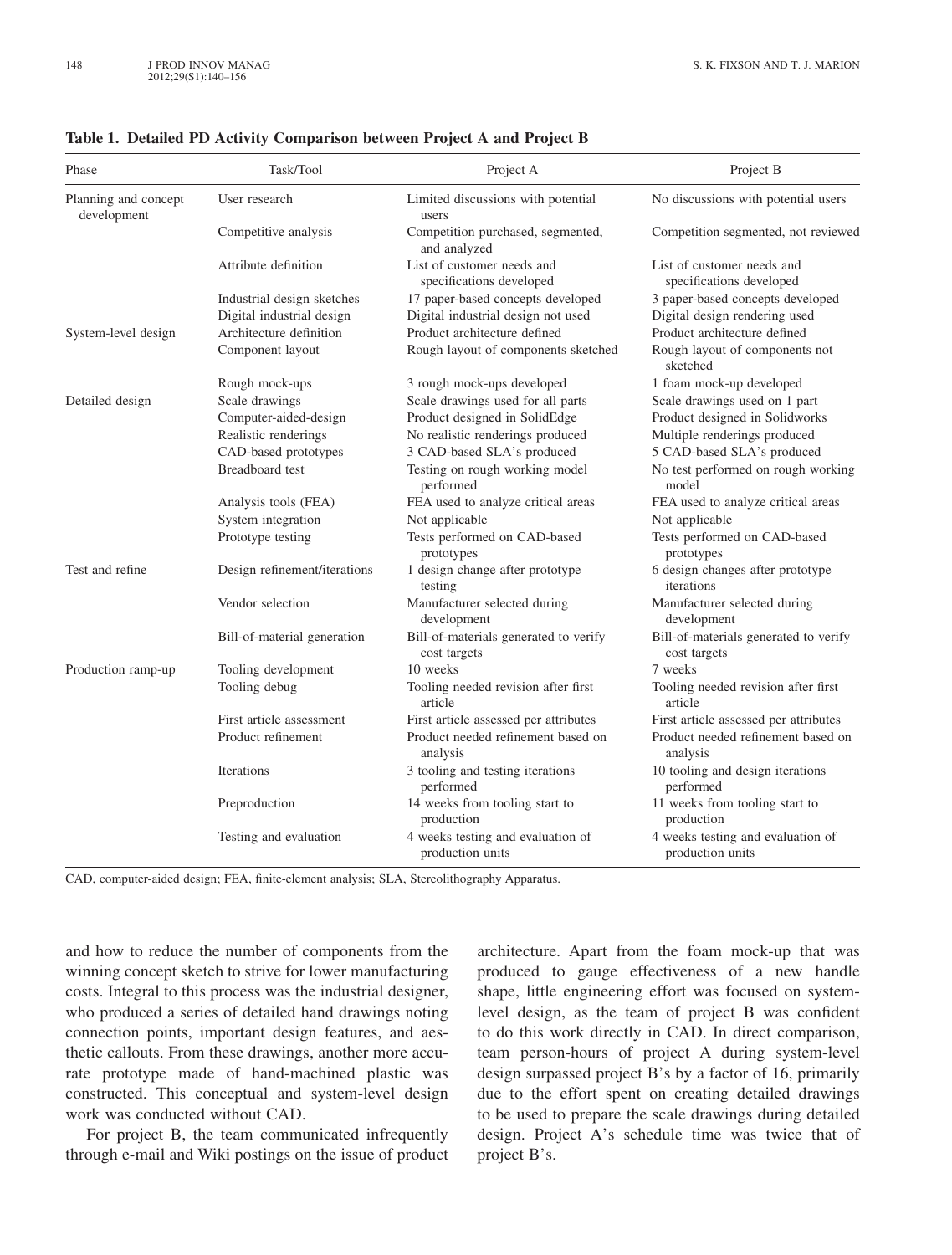*Detail design.* In project A, using the mock-ups and hand sketches as a guide, detailed scale line drawings were produced by hand on a drafting table. These drawings were dimensioned, three-view two-dimensional product prints; copies of the prints were mailed to the project manager and mechanical engineer. These drawings also specified connection points, material thicknesses, and part geometry details. Using these drawings, the CAD engineer translated the information into a CAD model in SolidEdge (a popular 3D CAD package at the time). The translation of part specifics and their geometry was a manual process—with the CAD engineer taking measurements off the scale drawing and then recreating the geometry digitally. The CAD engineer was the only team member with access to the CAD program. No renderings were produced from the CAD as the team sought to avoid additional development cost (at the time, the renderings would have to be created using a separate illustration software package, e.g., Alias). Finite-element analysis (FEA), or computer simulation of part strength and durability, was used to assess critical points of stress, resulting in some design modifications.

In project B, since the winning sketch had been translated into Adobe Illustrator, the design team skipped detailed scale drawings and directly began to design and iterate the 3D-CAD model. All team members had the CAD program on their computers, and could directly review and comment on recent model changes. Revisions of the model were continuously posted on the project Wiki. Once the design was deemed to be mostly representative of the final product, a prototype was fabricated using a Stereolithography Apparatus (SLA). As opposed to project A, a more refined mock-up was not vetted—changes were made directly to the CAD model and associated rapid prototype iterations. During this iterative design phase, 10 CAD iterations resulted in four physical prototypes that were tested. In addition, realistic renderings were produced from the CAD model. Similar to project A, FEA, or computer simulation of part strength and durability, was used to assess critical stress points. Some design modifications were made to the design based on the FEA results. The person-hours spent in project B for detailed design were more than twice those of project A, and the phase duration was three times as long, a result of the development team going directly to CAD, bypassing some of the manual system design work. In addition, project B exhibited a peak in its across-phase communication profile, whereas, project A did not (Figure 3). Finally, only project B created prototyping cost in this phase, albeit they were modest.

*Test and refine.* In project A, three design modifications were made, and from CAD models rapid prototype (SLA) parts were produced in conjunction with thirdparty prototype vendors. These parts were then used to create urethane molds to simulate actual production parts. Testing was performed on these parts, and two design modifications were made to the product. Prototypes were tested to failure in actual use scenarios, and the design team captured the required changes in design project books. Also in this phase, vendor quotes were evaluated, and a manufacturer was selected. Detailed bill of materials (BOM) quotes were compiled and evaluated against the customer need and product attributes list developed in the conceptual phase. BOMs were developed in MS Excel and distributed to the team via e-mail.

For project B, testing was performed on the prototype parts, and six design modification rounds were initiated. At this phase, the vendor quotes were evaluated, and the existing manufacturer (who also produced project A) was brought onto the design team. Detailed BOM quotes were compiled and vetted against the initial cost targets. Total person-hours and schedule time for project A in this phase were about half of those spent for project B. However, the cost for prototyping for project A in this phase was almost 10 times higher than for project B.

*Production ramp-up.* For project A, tool development began approximately 3 months after the initial concept drawings were drafted. From tooling start to production approved parts, it took about 14 weeks, consuming 630 person-hours. Upon first article sampling, three design modifications were made to the tooling and the product. The total time from first sampling to production approved parts was approximately 3 weeks.

For project B, the manufacturer began to tool for the project approximately 5 months after the initial concepts were drafted. Tooling start to production-ready parts took approximately 11 weeks, expending 770 person-hours. Upon first article sampling, 10 design modifications were made to the tooling and the product. Of the 10 issues noted by the development team, 4 were design related and 6 were manufacturing related. Project team B communicated extensively to try to resolve these issues, creating a second peak in its across-phase communication profile (Figure 3). The tooling debug time between first sampling and production approved parts was approximately 6 weeks. In total, project B consumed in this phase about 22% more person-hours (the inflation adjusted engineering labor cost were similar) and 21% less schedule time than project A.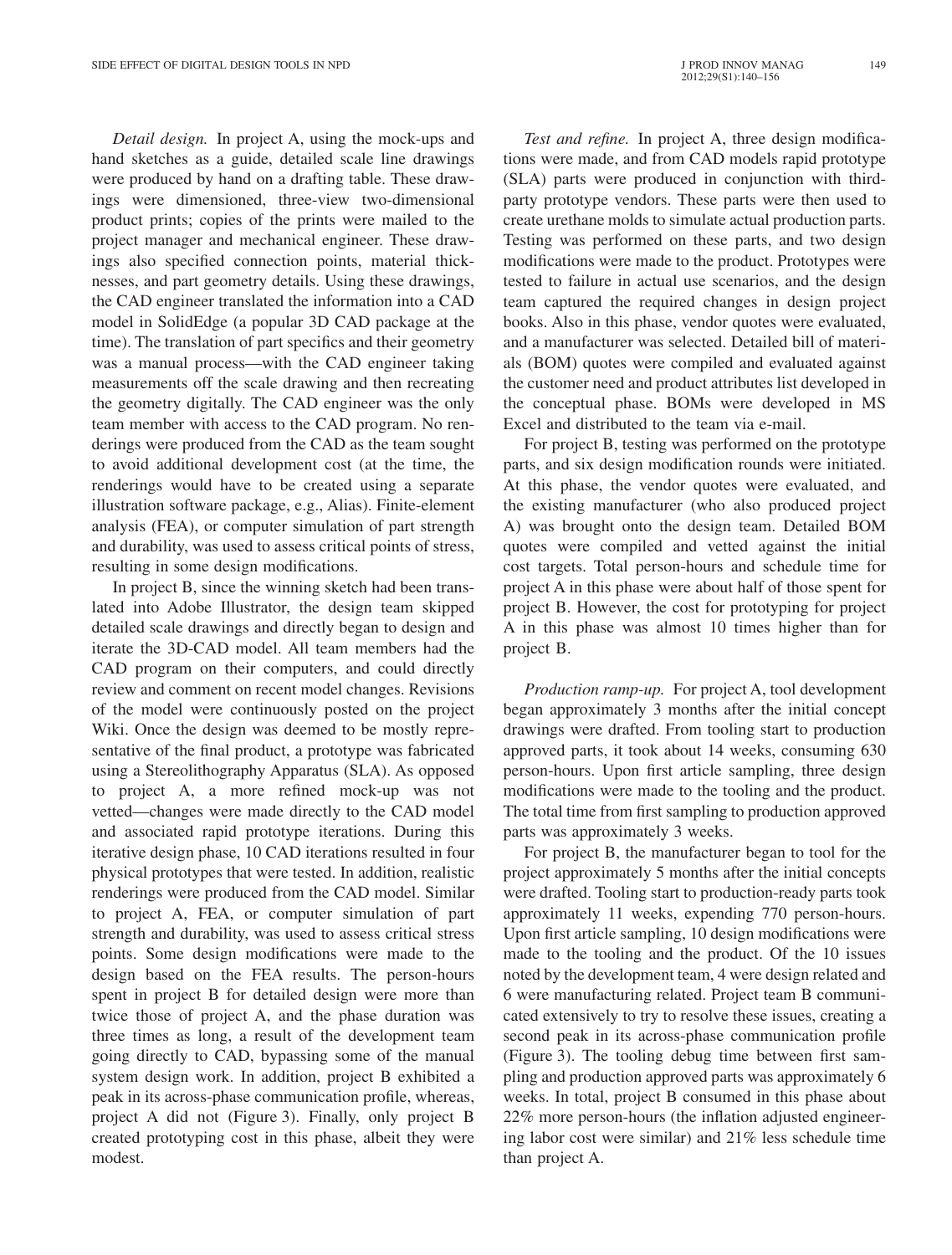# *Results from Case Comparison: The Linkages between Tool, Process, and Performance*

In this section, we return to our research questions: Has increased CAD use changed how PD is executed? What is the linkage between increased CAD use and PD performance? As for changes of PD execution, the previous section clearly presented how increased CAD use altered the PD process in our case comparison. First, in the project with higher CAD use (project B), the design was transferred much earlier into digital models. Second, more design iterations and prototypes were built throughout the process, a process made easier through CAD (and associated prototyping technologies). Both of these process changes reflect the idea of front-loading. Third, the process as a whole was more fluid, i.e., decision points that were clear in project A were more amorphous in project B. The ability to quickly review and change digital models across all team members enabled this less rigid process structure.

To explore the effects that increased CAD use had on PD performance measures PD cost and PD time in our case comparison, we return to the observation that on the project level, project B did not exhibit substantially superior project performance with respect to engineering labor cost and PD time relative to project A. This suggests that there have been some performance degrading effects—in addition to the performance improving effect through front-loading. The key for finding these additional effects lies in how the work content of the individual PD phases is linked across phases, and how this link is affected by CAD tool induced interphase workload shifts. Consider the profiles of design iterations and prototypes for both projects (Figure 4). For our discussion, we define design iterations as substantive changes to an existing design, including new designs and concepts, and prototypes as physical prototypes for exploration and testing purposes. It becomes immediately clear that during the production ramp-up phase the number of design iterations of project B was three times as large, and the number of prototypes two times as large, both relative to project A, which explains the higher number of person-hours. But why does project B exhibit so many late design changes, although clearly, CAD use during detailed design led to the exploration of more virtual designs and prototypes in project B than in project A?

In our case comparison, we observe an unintended side effect that is enabled by the increased use of CAD and contributes to the performance deterioration. We label this side effect "back-loading." In our data, we find two types of back-loading. A closer inspection of the design iteration and prototyping profiles at the beginning of the projects provides an explanation for the first type of back-loading. Whereas project team A thoroughly explored different designs and their implications on the conceptual and system design level, project team B spent little time in these first two phases. Instead, in project B the first two phases were rolled into the third phase detailed design. In fact, the development team's view was that it handled the conceptual design phase, the system design phase, and the detailed design phase, concurrently. The result of condensing the front-end of the PD process in project B led effectively to shortcutting concept development. As a result, some initial choices were left unquestioned and the team settled on a solution space that was less advantageous compared to one that could have been created with a more thorough concept development process. Ultimately, more iterations were then required to arrive at a satisfactory design. The second type of backloading is a side effect of the ease with which CAD allows design iterations, and consequently encourages a more fluid PD process. In project B, the team postponed some of the design decisions, kept running several designs in parallel for longer in the process, resulting ultimately in more iterations during tooling and production ramp-up. Combined, these two back-loading effects counterbalanced the performance improvement through front-loading in our case comparison.

Figure 5 sketches out these separate workload shifts. The figure's top portion restates the advantageous form, front-loading, enabled through digital design tools, i.e., it presents the time-saving effect made possible by moving test and experiments upstream to the digital design realm where the tests and experiments can be conducted at a faster pace (indicated by the initially steeper slope of line B, compared to line A). The bottom portion of the figure describes the disadvantageous form of CAD-enabled workload shifts, i.e., back-loading. Two types of back-loading occurred in project B. First, lured by the possibilities of digital design tools, project team B rushed to the detail design phase, and by inadvertently not questioning some initial assumptions effectively raised what in Figure 5 is labeled the "100%" of problems to be solved. While using a fraction of problems solved as a measure of project progress is conceptually convenient, what these 100% really are is often only known ex post. Initial poor choices at the start of the process can create a product development trajectory that makes it relatively more difficult to arrive at a satisfactory solution at the end of the process, i.e., the initial choice effectively increases the total number of problems to be solved in the project (from "old"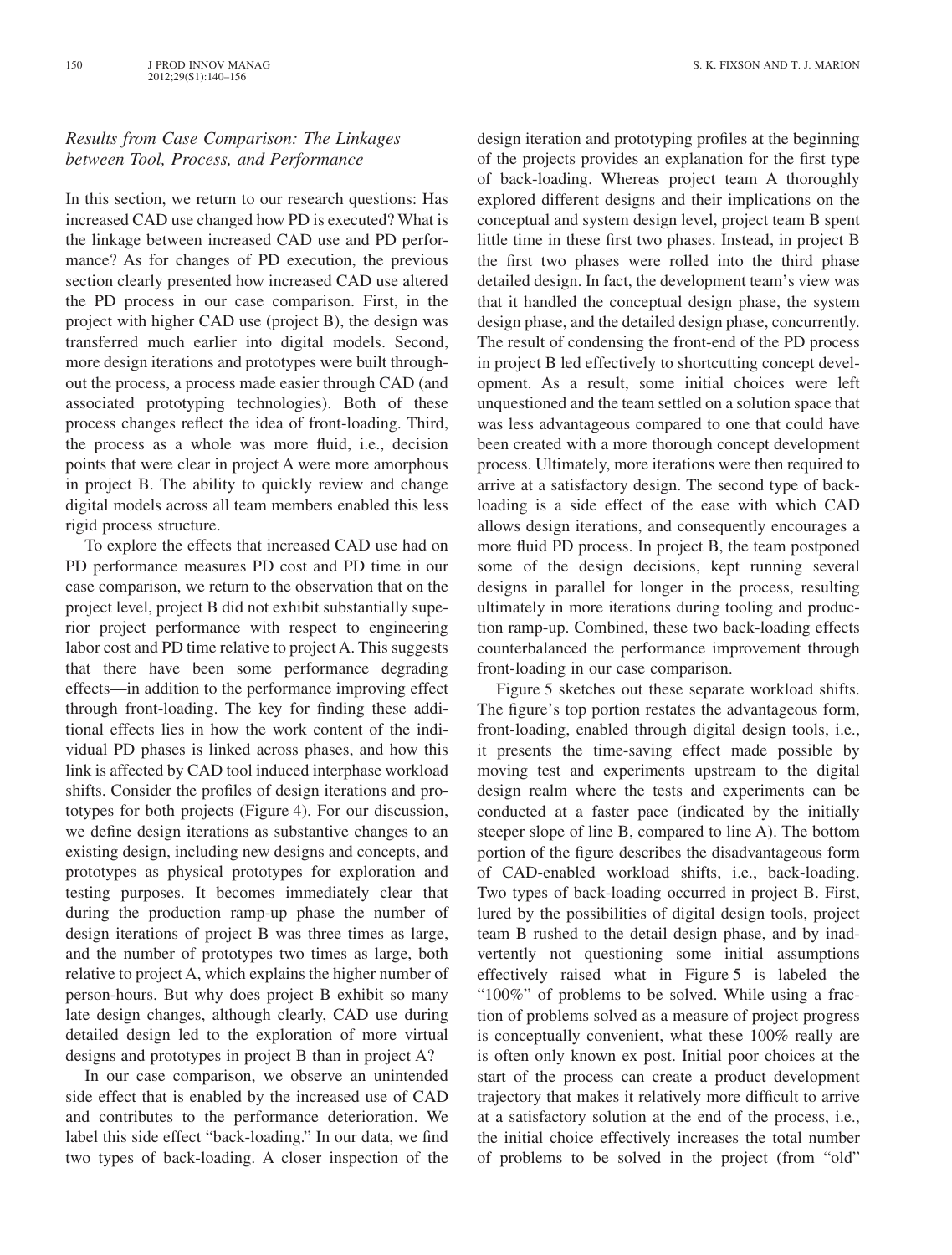

**Figure 4. Design Iteration and Prototyping Profiles**

100% to "new" 100% in Figure 5). This higher number of problems to be solved then led project team B to having to solve problems at an even higher rate to stay on schedule (steeper slop of line B′), which ate into the expected savings from increased CAD use and resulted in higher than expected expenses for engineering person-hours and management attention. If the rate, and consequently the cost, had not been increased, it would have resulted in later project completion (see line extension B′′). The second type of back-loading, caused by the ability to make late changes, led to postponing design decisions until late in the process, effectively slowing down the project progress late in the project, and causing a need to rush the project at the end (see line B"').

## **Theoretical and Managerial Implications**

This paper studies two development projects, separated by nearly a decade. Within this timeframe, the migration of digital tools such as 3D-CAD to earlier in the development process has been pervasive. This migration has followed the conceptual lead of Thomke and Fujimoto (2000) who proposed that *front-loading* a project with faster iteration activities fostered by digital tools is likely to improve development efficiency and effectiveness. Our data show that these digital tools have changed the PD process indeed dramatically, although in more ways than initially foreseen. While an increase in the number of digital and rapid physical prototypes constructed and a lowering of associated physical prototype costs as predicted by Thomke and Fujimoto (2000) can be observed, the study also reveals that these digital tools can have unintended side effects of substantial magnitude, in this case eliminating most of the anticipated productivity gains. The two projects are far too few to produce representative results in any statistical sense, but we argue the observed effects and linkages between tool use, interphase workload shifts, and project performance allow a discussion of potentially broader theoretical and managerial implications.

On the theoretical level, it appears as if viewing product development projects only on the project level, i.e., neglecting any heterogeneity throughout their duration, masks important intermediate effects that are relevant for explaining overall project performance. Past research has typically pursued either studies of microlevel processes qualitatively without performance data, or collected performance data and project aspects only on the project level, often through categorical measures via questionnaires. We believe our finer grained micro-level process data linked to both intermediate and overall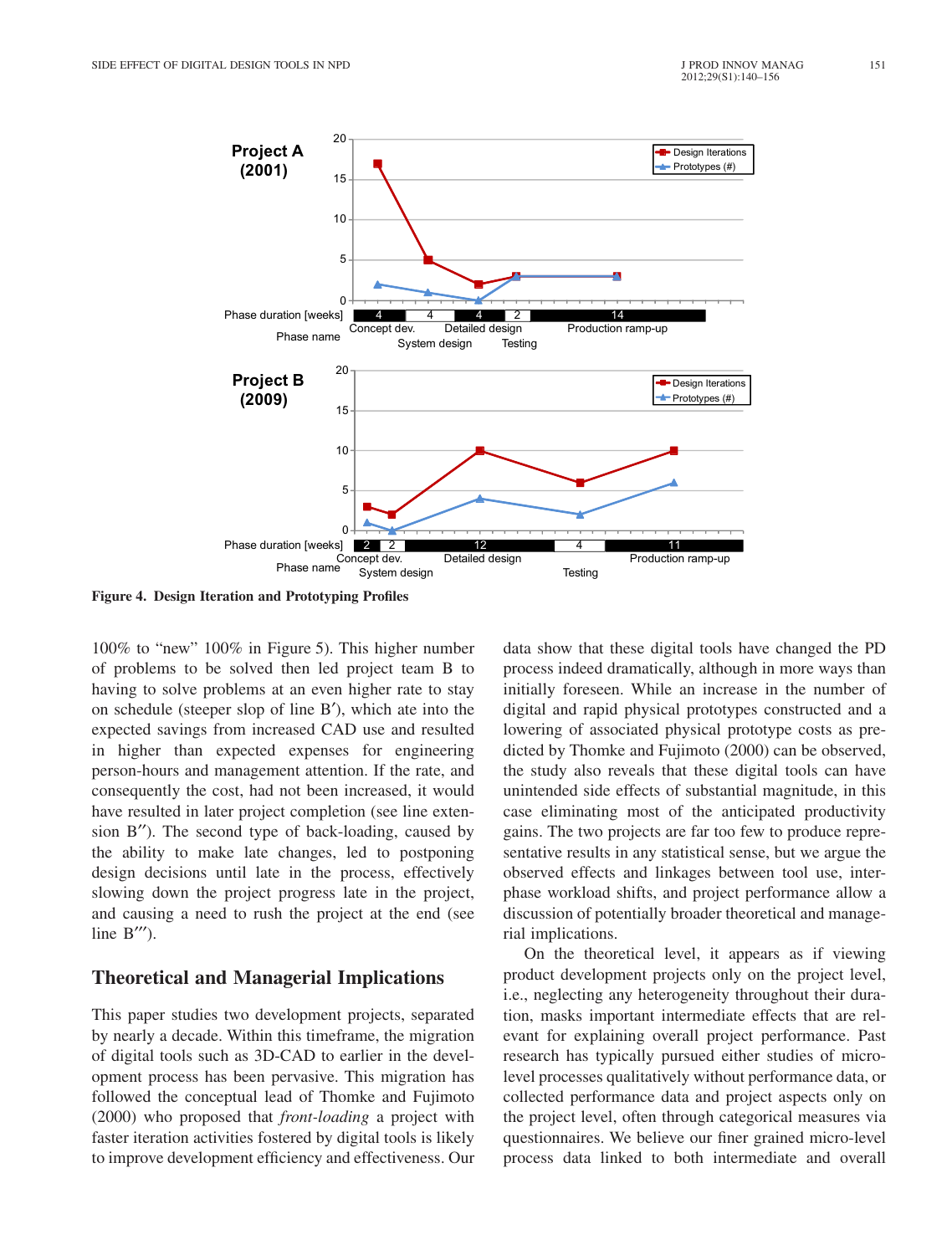

**Figure 5. Separate Workload Shifts: Front-loading (top) and Two Types of Back-loading (Bottom)**

project outcome performance data can bridge this gap and help sharpen theoretical constructs such as frontloading by illuminating their limitations and boundary conditions.

More specifically, the original front-loading idea viewed the entire product development process as one entity, and proposed to push as much problem solving upstream as possible via advanced digital tools.While this idea is conceptually very powerful, it seems as if there are at least two potential side effects to be considered. The first is that the effectiveness of digital tools such as CAD for problem-solving processes can vary depending on the individual process phase. Research in the creativity literature has a long tradition in describing creative activities such as product development as consisting of two very distinct parts: a divergent and a convergent portion (e.g., Gordon, 1961). To be conducted successfully, each portion requires the teams to engage different thinking modes. The downstream part, the convergent portion, has as its goal to select and refine solutions. It is this portion that is best described as a technical problem-solving process. Moreover, it is here where the replacement of expensive tools (physical prototypes, perhaps even full scale) with digital tools (e.g., CAD) that are—on a per experiment basis—less expensive and much faster, can generate dramatic benefits. This is where CAD use strongly supports the original idea of front-loading.

The upstream part of product development, however, i.e., the divergent portion, requires a different approach. Here, the goal is to explore the solution space and to generate possibilities. Others have recognized these qualitative differences that the early phase of product development—sometimes called the fuzzy front end (FFE)—exhibits relative to the downstream part (Kim and Wilemon, 2002; Reid and de Brentani, 2004). The designers van Elk and Holwerda describe this difference in thinking modes that is associated with the technical means for creating drawings and models as follows: "During sketching you react directly to the drawing on the paper, whereas with CAD you execute a designated plan and react to the outcome later. These two ways of visualizing imply different moments of reaction and decision making" (van Elk and Holwerda, 2007, p. 164).

Given this qualitative difference, the focused problemsolving approach that is so successful downstream might actually backfire when used in the same way upstream. This finding suggests that the precision afforded by modern CAD models can potentially be hindering to an exploration process that could create a better "initial framing" of the problem, which subsequently would require fewer prototypes (both digital and physical). Concept development is—by definition—more qualitative in nature, but CAD models are—also by definition—very precise. In other words, CAD models assume a level of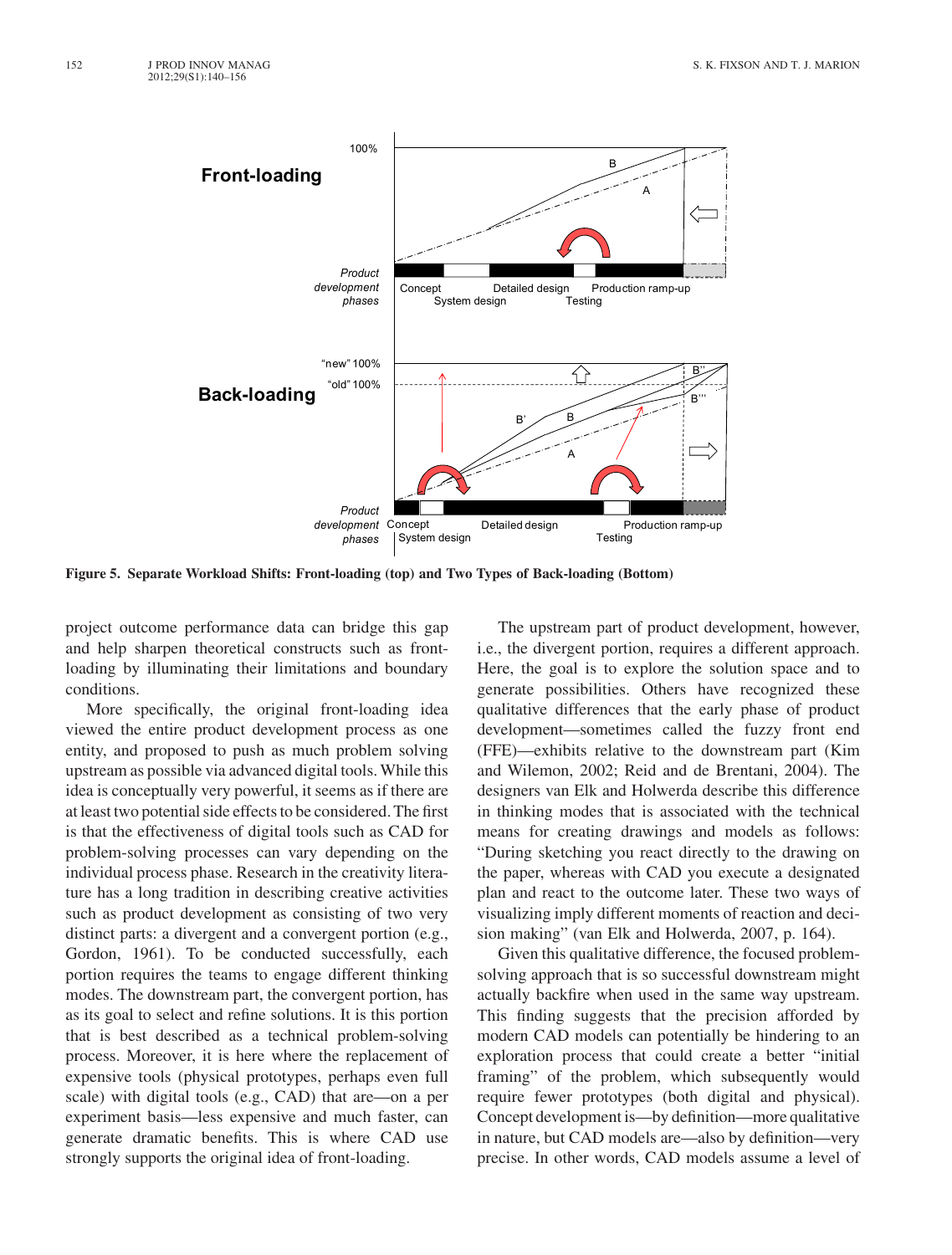precision that in the early stages is not available, and if assigned, can remove a number of options from the solution space. This can occur unrecognized by the participants of the product development process.

The second potential side effect that needs to be considered is that the ability to postpone decisions due to faster iterations can lead to a decline in process discipline. In other words, the tool's ability allows postponement of decisions, although this postponement is not necessarily the best choice from the perspective of project performance. While postponing design decisions can maintain flexibility if, for example, new information about customer needs is expected to arrive later, it can also lure PD teams to postpone design decisions simply because they can, which effectively slows down project progress. In that sense, the design tools ability can induce suboptimal decision-making behavior.

On a managerial level, the availability of powerful CAD systems has created its own challenges. The strong advantages of current CAD systems sit really in the middle of the product development process, and this study shows one of the consequences: Activities are front-loaded from the back of the process to the middle of the process, but unconsciously some are also back-loaded from the front of the process to the middle of the process. An unintended casualty of this effect has been a truncated concept development phase. In our study, project B migrated very quickly to detailed CAD, effectively shortcutting the organic development of sketches, rough models, and detailed line drawings so prevalent in these early design activities. While for the R&D manager, at first glance, eliminating portions of the project through the use of the latest tools may seem attractive, the case data shows that shortcutting these early phases may actually increase development time and cost later in the project. Consequently, management would be well served to protect these early stages, even if new tools enter into the organization replacing traditional routines such as sketching. But which measures are helpful to do this well? In their article focusing on this FFE, Kim and Wilemon (2002) call for better ways to measure and manage FFE activities. Following this call, we suggest managers study cost and iteration profiles of their projects to learn about the interphase relationships in their own industry and company settings.

As an example, consider the cost and iteration profiles in Figure 6. For this discussion, the cost profiles can be considered a composite of engineering hours (labor cost), managerial attention, and materials and equipment for prototyping. The cost profile III in Figure 6 represents the distribution of a rather poor product development project. Large cost outlays toward the end of the process hint to many rework and iteration activities late in the process.<sup>10</sup> Shifting some of that work to earlier in the process via advanced digital design tools can lead to profile II, which exhibits a peak in the middle of the project where CAD tools are particularly powerful. One question then is whether more in-depth up-front work could create the cost profile I, which does not exhibit large variation across the project phases. However, the cost profiles alone cannot answer this question.

To shed additional light on the internal workings of a product development project now consider the design iteration profiles in Figure 6. Again, iteration profile III can be associated with a poorly run project, a project that exhibits much iteration late in the process. In fact, together, cost profile III and design iteration profile III confirm a project with major problems. Introducing CAD to this situation could lead to design iteration profile II: A substantial portion of iterations has been pulled forward so that the peak of iterations now occurs around the middle of the process. In fact, the design iteration profile of our project B is very similar to the iteration profile II. In contrast, a process execution that creates the iteration profile I would be truly front-loaded in that the largest number of iterations would occur early on in the process. Interestingly, that is not what the increased CAD use in our project B created. In contrast, project A's iteration profile looks very similar to profile I, despite the fact that it made much less use of advanced CAD tools than project B.

Three general insights emerge for managers of product development projects. First, a tool should not drive the process. This study's results argue for an appropriate use of new design tools, i.e., to employ digital design tools where they make sense, but not simply because they are available. Second, the findings of this study lend support for the often-claimed value of sufficiently funding and protecting the fuzzy front end of product development projects. Because detailed evaluations are by definition difficult in a phase with high ambiguity, perhaps the focus on iterations can serve as a better lever to manage the concept phase successfully. Third, the ability to postpone design decisions can have unintended negative consequences for the process discipline which need to be managed.

<sup>&</sup>lt;sup>10</sup> Note that the cost profile is also determined by actual production technologies. Certain manufacturing processes that require very expensive tooling might make it very difficult to create a cost profile that differs from profile III.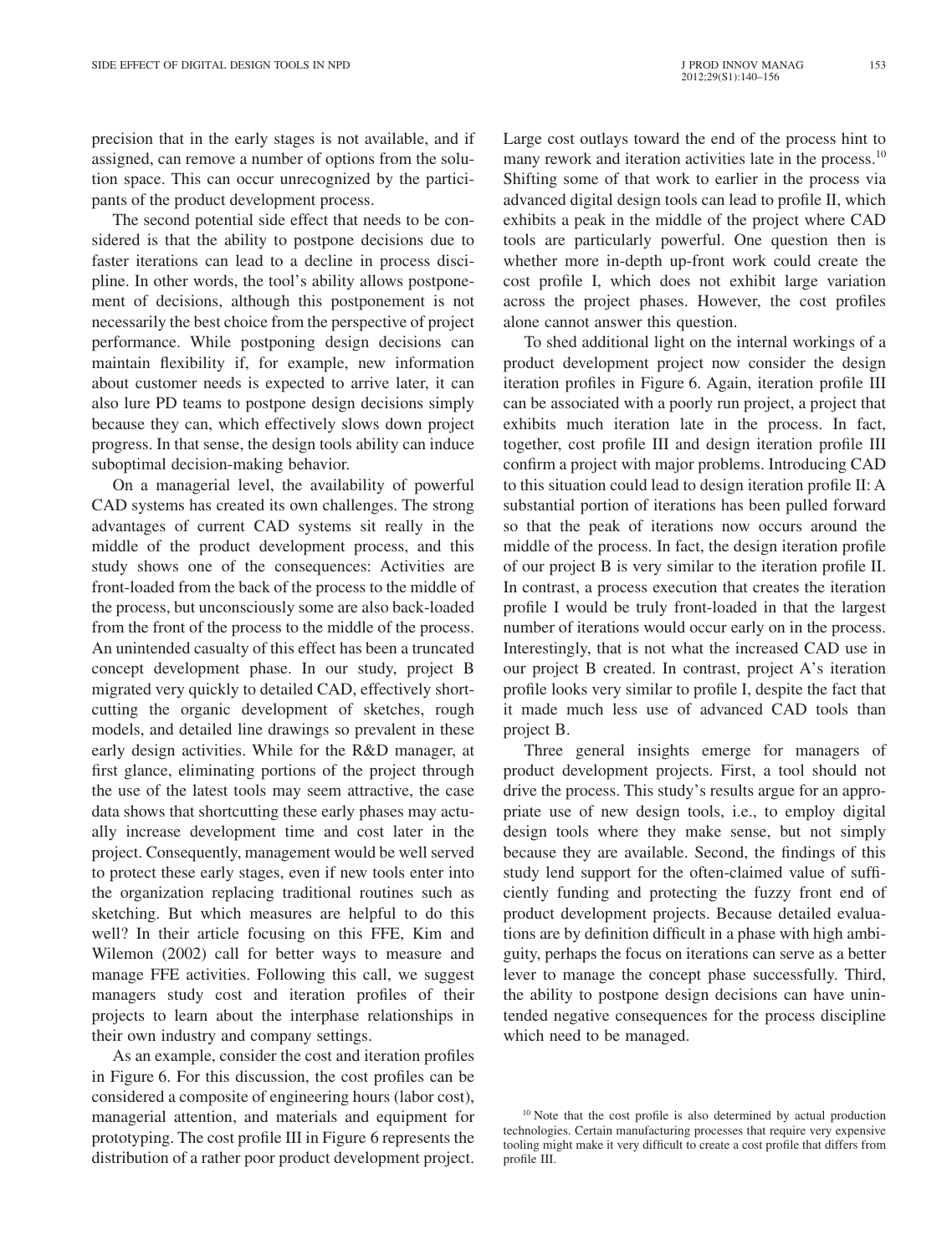

Product Development Process Phases



# **Conclusion**

Over the past 20 years, product development teams' use of digital tools has increased dramatically. Paper-based traditional development, spearheaded by draftsmen and engineers, has migrated toward a nearly total digital environment. The trend continues with the aim to fully having the ability to digitally design and modify effortlessly, much as word processing has changed writing and publishing. However, this study suggests that the apparent effortlessness of digital design can have unintended side

effects. These side effects of digital design come from its major strength, the ability to iterate detailed models. This study illustrates that the different thinking modes that underlie divergent and convergent phases in product development as well as process discipline effects need to be considered when applying the idea of front-loading via extensive use of digital design tools such as CAD. In short, front-loading the downstream process should not result in a quasi back-loading of concept development work into the detailed design phase; the different thinking modes that are appropriate for each phase make this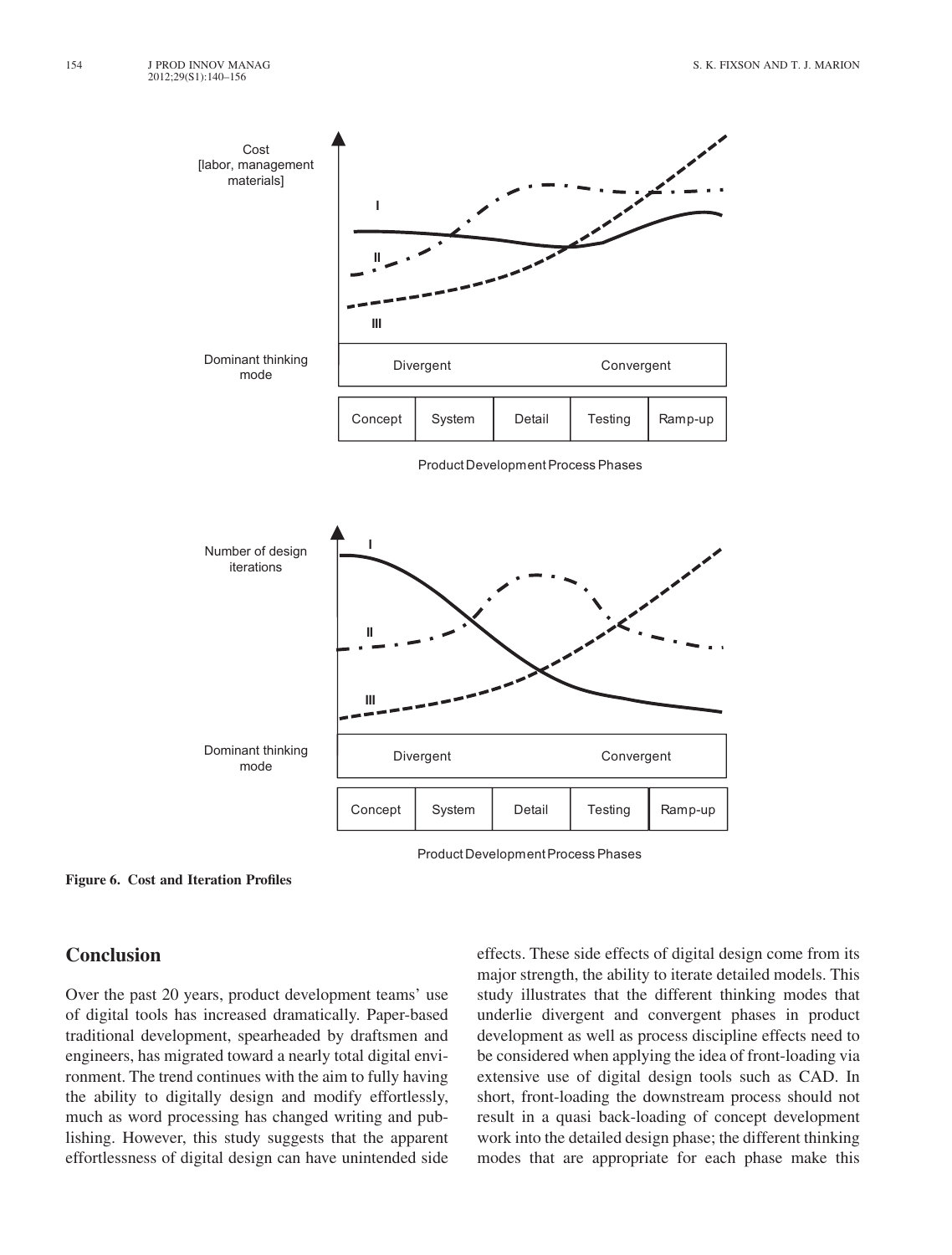merger counterproductive. Nor should a quasi backloading occur due to pushing detailed design issues into the tooling phase just because it is possible.

The results of this study are subject to limitations similar to all studies building on a small number of cases. While the two cases were carefully selected to improve the internal validity of the comparison, the external validity is limited by the small number of cases. That said, we conjecture that our observations from product development projects of products with relatively low levels of complexity, are likely to hold true for products with higher levels of complexity. Higher degrees of product complexity should make both the careful execution of the early concept development phase and increased process discipline even more important.

Two directions to extend this research appear promising. First, it will be useful to test the findings of this study with a larger number of cases, perhaps including projects with various levels of complexity. Second, following our call for more micro-level studies to improve our understanding of cause and effect of managerial actions in the product development environment, studies that would observe ongoing product development projects could focus on which managerial interventions lead to better performance outcomes. For example, does the upstream concept development phase need particular protection? Could this be achieved through better guidelines when and how to implement and use new virtualization tools? And how can process discipline be maintained?

## **References**

- Adams, M. 2004. PDMA foundation new product development report of initial findings: Summary of Responses from 2004 CPAS: Product Development and Management Association.
- Baba, Y., and K. Nobeoka. 1998. Towards knowledge-based product development: The 3-D CAD model of knowledge creation. *Research Policy* 26 (6): 643–59.
- Balachandra, R., and J. H. Friar. 1997. Factors for success in R&D projects and new product innovation: A contextual framework. *IEEE Transactions on Engineering Management* 44 (3): 276–87.
- Barczak, G., A. Griffin, and K. B. Kahn. 2009. Trends and drivers of success in NPD practices: Results of the 2003 PDMA best practices study. *Journal of Product Innovation Management* 26 (1): 3–23.
- Becker, M. C., P. Salvatore, and F. Zirpoli. 2005. The impact of virtual simulation tools on problem-solving and new product development organization. *Research Policy* 34: 1305–21.
- Brockman, B. K., M. E. Rawlston, M. A. Jones, and D. Halstead. 2010. An exploratory model of interpersonal cohesiveness in new product development teams. *Journal of Product Innovation Management* 27: 201– 19.
- Brooks, F. P. Jr. 1995. *The mythical man-month*. Boston: Addison-Wesley.
- Brown, S. L., and K. M. Eisenhardt. 1995. Product development: Past research, present findings, and future directions. *Academy of Management Review* 20 (2): 343–78.
- Büyüközkan, G., T. Dereli, and A. Baykasoglu. 2004. A survey on the methods and tools of concurrent new product development and agile manufacturing. *Journal of Intelligent Manufacturing* 15: 731–51.
- Cagan, J., and C. M. Vogel. 2002. *Creating breakthrough products—innovation from product planning to program approval*. Upper Saddle River, NJ: Pearson Education.
- Carlile, P. R., and C. M. Christensen. 2005. The cycles of theory building in management research. Working paper #2005-03, Boston University— School of Management, Boston.
- Chryssolouris, G., D. Mavrikios, N. Papakostas, D. Mourtzis, G. Michalos, and K. Georgoulias. 2009. Digital manufacturing: History, perspectives, and outlook. *Proceedings of the IMechE Part B: Journal of Engineering Manufacture* 223: 451–62.
- Clark, K. B., and T. Fujimoto. 1991. *Product development performance*. Boston, MA: Harvard Business School Press.
- Clarkson, P. J., C. Simons, and C. Eckert. 2004. Predicting change propagation in complex design. *Journal of Mechanical Design* 126: 788–97.
- Cohen, M. A., J. Eliashberg, and T.-H. Ho. 1996. New product development: The performance and time-to-market tradeoff. *Management Science* 42 (2): 173–86.
- Cooper, R. G. 2001. *Winning at new products: Accelerating the process from idea to launch*. New York: Basic Books.
- Cooper, R. G. 2005. *Leadership: Pathways to profitable innovation*. New York: Basic Books.
- Cooper, R. G. 2008. Perspective: The Stage-Gate® Idea-to-Launch Process—update, what's new, and NexGen systems. *Journal of Product Innovation Management* 25 (3): 213–32.
- Edmondson, A. C., and I. M. Nembhard. 2009. Product development and learning in project teams: The challenges are the benefits. *Journal of Product Innovation Management* 26 (2): 123–38.
- Eisenhardt, K. M. 1989. Building theories from case study research. *Academy of Management Review* 14 (4): 532–50.
- Eppinger, S. D., and A. R. Chitkara. 2006. The new practice of global product development. *MIT Sloan Management Review* 47 (4): 22–30.
- Fixson, S. K. 2005. Product architecture assessment: A tool to link product, process, and supply chain design decisions. *Journal of Operations Management* 23 (3/4): 345–69.
- Fixson, S. K. 2006. A roadmap for product architecture costing. In *Product platform and product family design: Methods and applications*, ed. T. W. Simpson, Z. Siddique, and R. J. Jiao, 305–33. New York: Springer.
- Gordon, W. J. J. 1961. *Synectics: The development of creative capability*. New York: Harper & Brothers.
- Griffin, A. 1997. The effect of project and process characteristics on product development cycle time. *Journal of Marketing Research* 34 (1): 24–35.
- Griffin, A., and A. L. Page. 1996. PDMA success measurement project: Recommended measures for product development success and failure. *Journal of Product Innovation Management* 13: 478–96.
- Hauser, J. R., G. J. Tellis, and A. Griffin. 2006. Research on innovation: A review and agenda for marketing science. *Marketing Science* 25 (6): 687–717.
- Johnson, N. S. 2009. The Cost of CAD software today: Cadalyst. Available at: http://staging.cadalyst.com/cad/the-cost-cad-softwaretoday-12894?page\_id=3
- Kappel, T. A., and A. H. Rubenstein. 1999. Creativity in design: The contribution of information technology. *IEEE Transactions on Engineering Management* 46 (2): 132–43.
- Karjalainen, T.-M., and D. Snelders. 2009. Designing visual recognition for the brand. *Journal of Product Innovation Management* 27: 6–22.
- Kim, J., and D. Wilemon. 2002. Focusing the fuzzy front-end in new product development. *R&D Management* 32 (4): 269–79.
- Koufteros, X., M. A. Vonderembse, and W. Doll. 2001. Concurrent engineering and its consequences. *Journal of Operations Management* 19: 97–115.
- Krishnan, V., and K. T. Ulrich. 2001. Product development decisions: A review of the literature. *Management Science* 47 (1): 1–21.